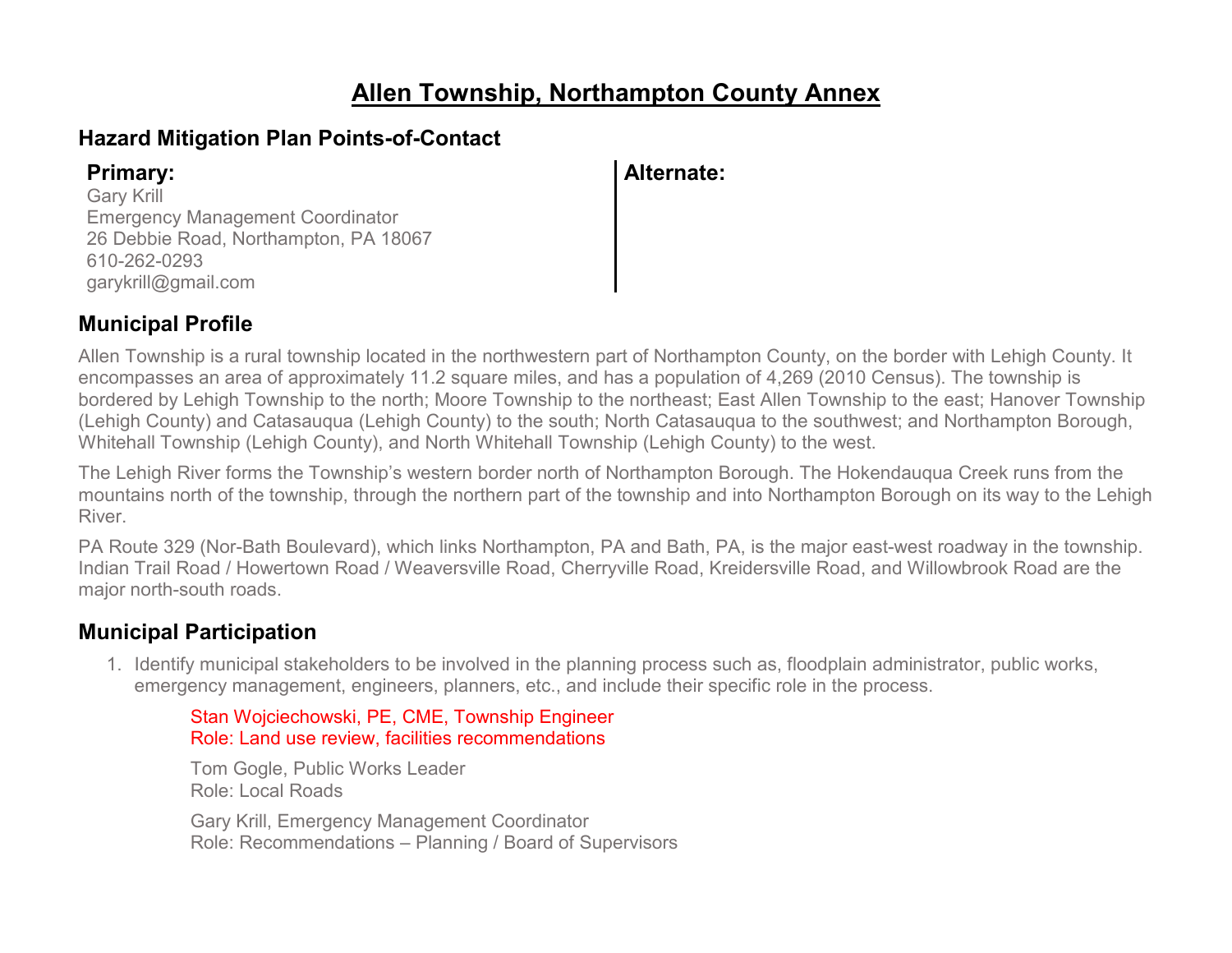### **Municipal Participation –** *continued*

- 2. Identify community stakeholders such as; neighborhood groups, religious groups, major employers / businesses, etc., that will be informed and / or involved in the planning process and describe how they will be involved.
- 3. Describe how the public **will be engaged** in the current planning process examples, newsletters, social media, etc., **and how they were engaged** since the 2013 Hazard Mitigation Plan.

Township website **Newsletters** Social media

#### **Compliance with the National Flood Insurance Program (NFIP)**

| <b>Topic</b>                                                                                                                                      | Identify source of information, if<br>different from the one listed.  | <b>Additional Comments</b> |
|---------------------------------------------------------------------------------------------------------------------------------------------------|-----------------------------------------------------------------------|----------------------------|
| <b>1. Staff Resources</b>                                                                                                                         |                                                                       |                            |
| Is the Community Floodplain Administrator (FPA) or NFIP Coordinator certified?                                                                    | <b>Community FPA</b>                                                  |                            |
| Is floodplain management an auxiliary function?                                                                                                   | <b>Community FPA</b>                                                  |                            |
| Provide an explanation of NFIP administration services (e.g., permit review,<br>GGIS, education or outreach, inspections, engineering capability) | <b>Community FPA</b>                                                  |                            |
| What are the barriers to running an effective NFIP program in the community, if<br>any?                                                           | <b>Community FPA</b>                                                  |                            |
| 2. Compliance History                                                                                                                             |                                                                       |                            |
| Is the community in good standing with the NFIP?                                                                                                  | State NFIP Coordinator, FEMA NFIP<br>Specialist, or community records |                            |
| Are there any outstanding compliance issues (i.e., current violations)?                                                                           |                                                                       |                            |
| When was the most recent Community Assistance Visits (CAV) or Community<br>Assistance Contact (CAC)?                                              |                                                                       |                            |
| Is a CAV or CAC scheduled or needed?                                                                                                              |                                                                       |                            |
| 3. Regulation                                                                                                                                     |                                                                       |                            |
| When did the community enter the NFIP?                                                                                                            | <b>NFIP Community Status Book</b>                                     |                            |
| Are the Flood Insurance Rate Maps (FIRMs) digital or paper? How are residents<br>assisted with mapping?                                           | <b>Community FPA</b>                                                  |                            |
| Do floodplain regulations meet or exceed FEMA or State minimum requirements?<br>If so, in what ways?                                              | <b>Community FPA</b>                                                  |                            |
| Describe the permitting process                                                                                                                   | Community FPA, State, FEMA NFIP                                       |                            |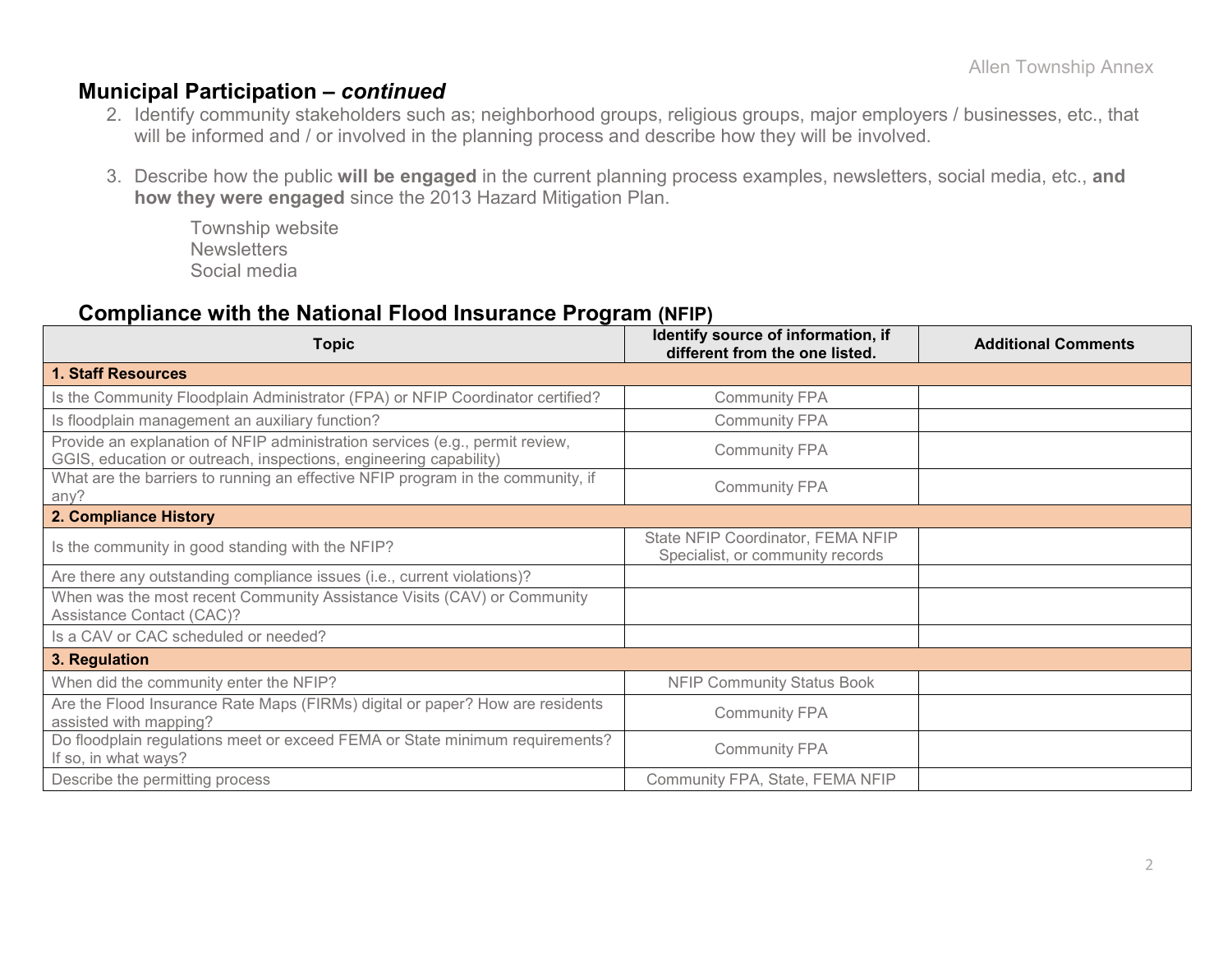### **Compliance with the National Flood Insurance Program (NFIP) –** *continued*

| <b>Topic</b>                                                                                                                                     | Identify source of information, if<br>different from the one listed.     | <b>Additional Comments</b> |
|--------------------------------------------------------------------------------------------------------------------------------------------------|--------------------------------------------------------------------------|----------------------------|
| <b>4. Insurance Summary</b>                                                                                                                      |                                                                          |                            |
| How many NFIP policies are in the community?<br>What is the total premium and coverage?                                                          | State NFIP Coordinator or<br><b>FEMA NFIP Specialist</b>                 |                            |
| How many claims have been paid in the community? What is the total amount of<br>paid claims? How many substantial damage claims have there been? | FEMA NFIP or Insurance Specialist                                        |                            |
| How many structures are exposed to flood risk within the community?                                                                              | <b>Community FPA or GIS Analyst</b>                                      |                            |
| Describe any areas of flood risk with limited NFIP policy coverage                                                                               | Community FPA or FEMA Insurance<br><b>Specialist</b>                     |                            |
| 5. Community Rating System (CRS)                                                                                                                 |                                                                          |                            |
| Does the community participate in CRS?                                                                                                           | Community FPA, State, or FEMA NFIP                                       |                            |
| If so, what is the community's CRS Class Ranking?                                                                                                | Flood Insurance Manual<br>(http://www.fema.gov/floodinsurancemanual.gov) |                            |
| What categories and activities provide CRS points and how can the Class be<br>improved?                                                          |                                                                          |                            |
| Does the plan include CRS planning requirements?                                                                                                 | Community FPA, FEMA CRS<br>Coordinator, or ISO representative            |                            |

### **Community Assets**

Community assets are defined to include anything that is important to the character as well as the function of a community, and can be described in four categories, they are; people, economy, natural environment and built environment. Please identify the community assets and location under each category.

- **1. People**
	- Concentrations of vulnerable populations such as the elderly, physically or mentally disabled, non-English speaking, and the medically or chemically dependent.

55+ gated community – Willow Green

 Types of visiting populations where large numbers of people are concentrated such as visitors for special events and students.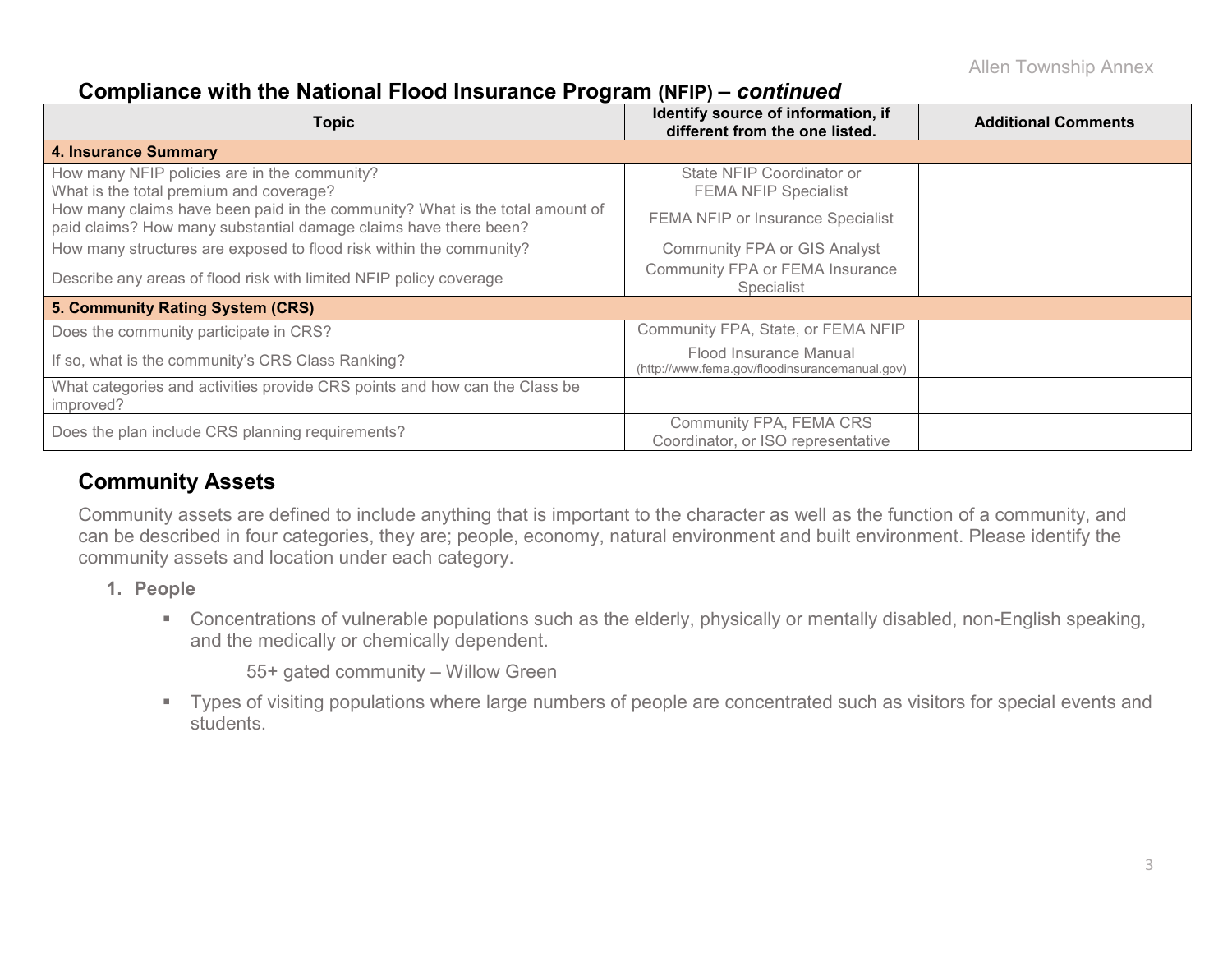### **Community Assets –** *continued*

#### **2. Economy**

Major employers, primary economic sectors such as agriculture and commercial centers where losses would have a severe impact on the community.

Geodis Warehouse Fed Ex Regional Distribution Hub (opening late summer 2018)

#### **3. Natural Environment**

Those areas / features that can provide protective functions that reduce the magnitude of hazard events such as, wetlands or riparian areas, and other environmental features important to protect.

**Wetlands** Floodplains (unobstructed)

#### **4. Built Environment**

- Existing structures such as, concentrations of buildings that may be more vulnerable to hazards based on location, age, construction type and / or condition of use.
- **Infrastructure systems such as water and wastewater facilities, power utilities, transportation systems,** communication systems, energy pipelines and storage.

Seigfried Substation PPL Bethlehem Water Main Infrastructure

 High potential loss facilities such as, dams, locations that house hazardous materials, military and / or civilian defense installations.

Maurer and Scott

 Critical facilities such as, hospitals, medical facilities, police and fires stations, emergency operations centers, shelters, schools and airports / heliports.

Catasauqua High School Allen Township Fire Station

Cultural / historical resources such as, museums, parks, stadiums, etc.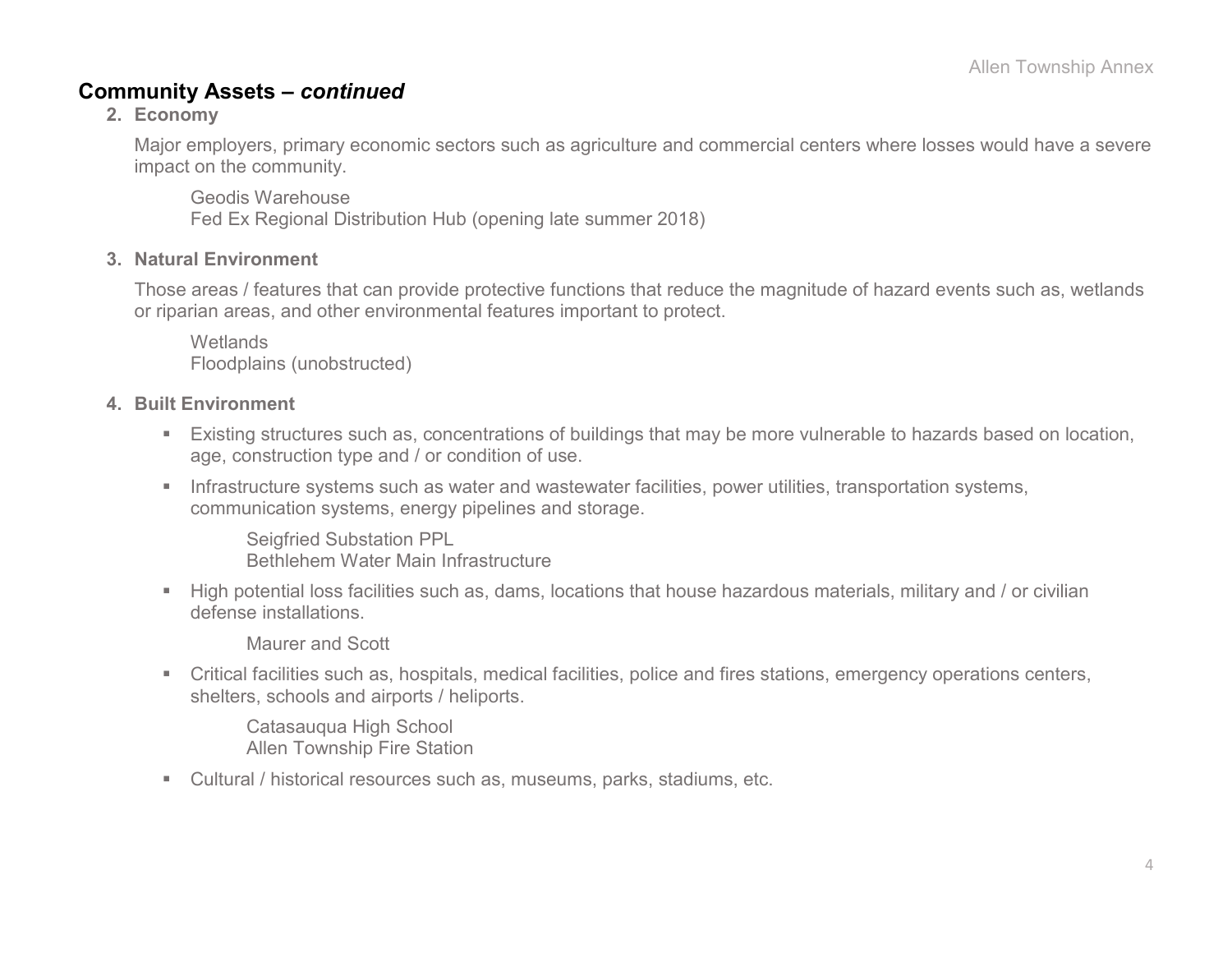# **Capability Assessment**

|            |                                                                  |                                  | <b>Status</b>                                      |                      |                                                     | <b>Effect on</b><br><b>Hazard Loss</b>                 | Change                                                 | Has the 2013                                                                                            | How can                                                                    |                                      |
|------------|------------------------------------------------------------------|----------------------------------|----------------------------------------------------|----------------------|-----------------------------------------------------|--------------------------------------------------------|--------------------------------------------------------|---------------------------------------------------------------------------------------------------------|----------------------------------------------------------------------------|--------------------------------------|
| Capability | <b>Regulatory</b><br>$\checkmark$ Tools<br>$\checkmark$ Programs | Place<br>$\overline{\mathbf{z}}$ | <b>Date</b><br><b>Adopted or</b><br><b>Updated</b> | Development<br>Under | Department /<br><b>Agency</b><br><b>Responsible</b> | <b>Reduction:</b><br>-Supports<br>-Neutral<br>-Hinders | <b>since 2013</b><br>Plan?<br>+ Positive<br>- Negative | <b>Plan been</b><br>integrated<br>into the<br><b>Regulatory</b><br><b>Tool/Program</b><br>? If so, how? | these<br>capabilities<br>be expanded<br>and improved<br>to reduce<br>risk? | <b>Additional</b><br><b>Comments</b> |
|            | Comprehensive Plan                                               | X                                | 10/12/2017                                         |                      | Board of<br>Supervisors                             | S                                                      | $\begin{array}{c} + \end{array}$                       |                                                                                                         |                                                                            |                                      |
|            | Capital Improvement Plan                                         |                                  |                                                    | $\times$             | Board of<br>Supervisors                             |                                                        | $\begin{array}{c} + \end{array}$                       |                                                                                                         |                                                                            |                                      |
|            | <b>Economic Development Plan</b>                                 |                                  |                                                    |                      |                                                     |                                                        |                                                        |                                                                                                         |                                                                            |                                      |
|            | Continuity of Operations Plan                                    |                                  |                                                    |                      |                                                     |                                                        |                                                        |                                                                                                         |                                                                            |                                      |
| Regulatory | Stormwater Management Plan /<br>Ordinance                        | $\times$                         | 2014                                               |                      |                                                     | S                                                      | $\ddot{}$                                              |                                                                                                         |                                                                            |                                      |
|            | Open Space Management Plan<br>(or Parks/Rec., Greenways Plan)    |                                  |                                                    | $\times$             | Board of<br>Supervisors                             |                                                        |                                                        |                                                                                                         |                                                                            |                                      |
|            | Natural Resource Protection Plan                                 |                                  |                                                    |                      |                                                     |                                                        |                                                        |                                                                                                         |                                                                            |                                      |
|            | <b>Transportation Plan</b>                                       |                                  |                                                    |                      |                                                     |                                                        |                                                        |                                                                                                         |                                                                            |                                      |
|            | <b>Historic Preservation Plan</b>                                |                                  |                                                    |                      |                                                     |                                                        |                                                        |                                                                                                         |                                                                            |                                      |
|            | Floodplain Management Plan                                       | $\times$                         |                                                    |                      |                                                     | S                                                      |                                                        |                                                                                                         |                                                                            |                                      |
| Planning & | <b>Farmland Preservation</b>                                     |                                  |                                                    |                      |                                                     |                                                        |                                                        |                                                                                                         |                                                                            |                                      |
|            | <b>Evacuation Plan</b>                                           |                                  |                                                    |                      |                                                     |                                                        |                                                        |                                                                                                         |                                                                            |                                      |
|            | <b>Disaster Recovery Plan</b>                                    |                                  |                                                    |                      |                                                     |                                                        |                                                        |                                                                                                         |                                                                            |                                      |
| $\div$     | <b>Hazard Mitigation Plan</b>                                    | $\times$                         | 10/2018                                            |                      |                                                     |                                                        |                                                        | N/A                                                                                                     |                                                                            |                                      |
|            | <b>Emergency Operations Plan</b>                                 | $\times$                         | 2/2021                                             |                      |                                                     |                                                        |                                                        |                                                                                                         |                                                                            |                                      |
|            | <b>Zoning Regulations</b>                                        | $\times$                         | Updated<br>3/28/2017                               |                      |                                                     |                                                        |                                                        |                                                                                                         |                                                                            |                                      |
|            | <b>Floodplain Regulations</b>                                    |                                  |                                                    |                      |                                                     |                                                        |                                                        |                                                                                                         |                                                                            |                                      |
|            | <b>NFIP Participation</b>                                        |                                  |                                                    |                      |                                                     |                                                        |                                                        |                                                                                                         |                                                                            |                                      |
|            | <b>Building Code</b>                                             | $\times$                         |                                                    |                      |                                                     |                                                        |                                                        |                                                                                                         |                                                                            |                                      |
|            | Fire Code                                                        | $\times$                         |                                                    |                      |                                                     |                                                        |                                                        |                                                                                                         |                                                                            |                                      |
|            | Other                                                            |                                  |                                                    |                      |                                                     |                                                        |                                                        |                                                                                                         |                                                                            |                                      |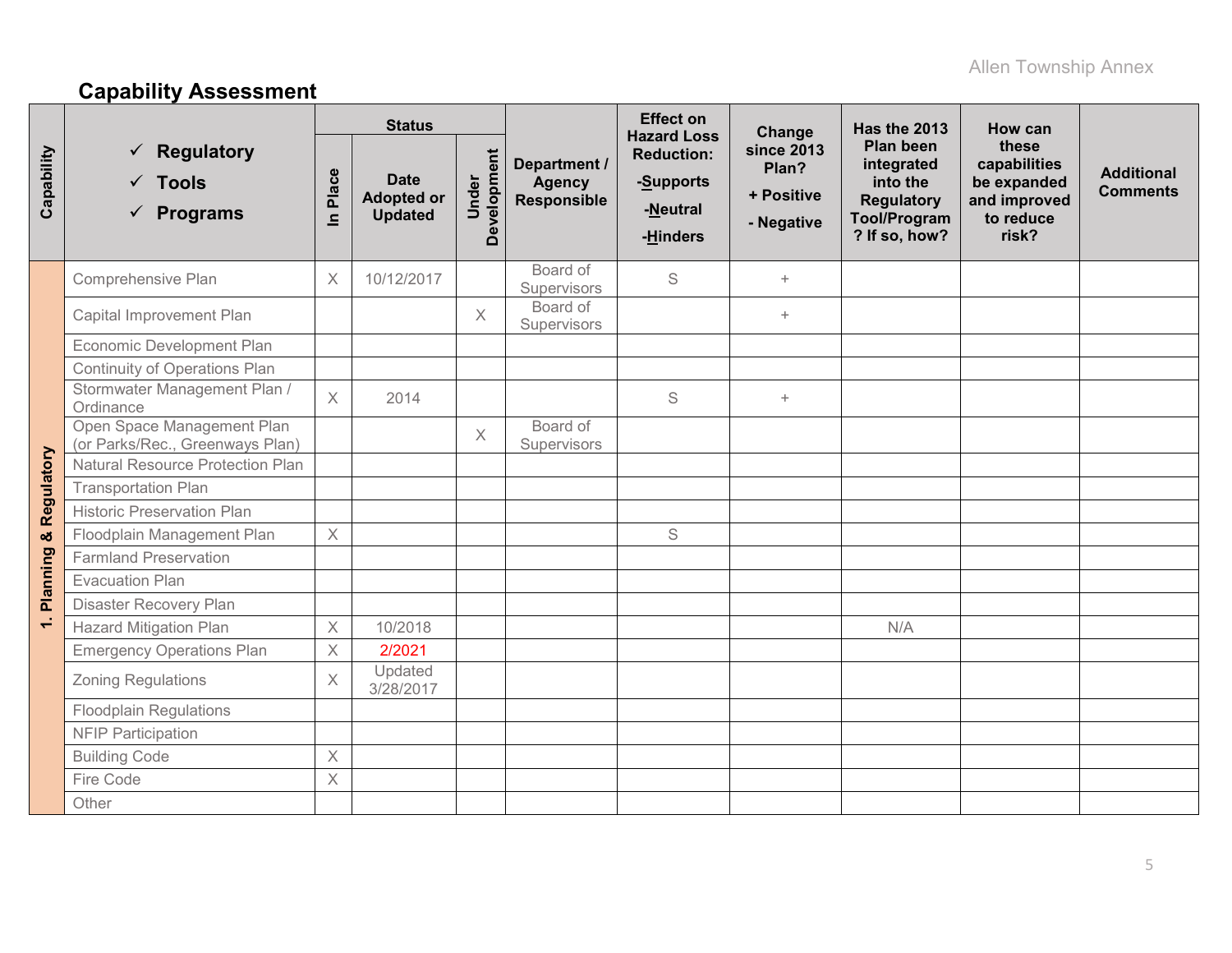# **Capability Assessment –** *continued*

| apability<br>ပ     | <b>Staff</b><br>$\checkmark$<br><b>Personnel</b><br><b>Resources</b><br>$\checkmark$                                             | <b>Yes</b> | <b>No</b> | Department /<br><b>Agency</b>  | <b>Change since</b><br>2013 Plan?<br>+ Positive<br>- Negative | How can these<br>capabilities be<br>expanded and<br>improved to<br>reduce risk? | <b>Additional</b><br><b>Comments</b>   |
|--------------------|----------------------------------------------------------------------------------------------------------------------------------|------------|-----------|--------------------------------|---------------------------------------------------------------|---------------------------------------------------------------------------------|----------------------------------------|
|                    | Planners (with land use / land development knowledge)                                                                            | X          |           | Board of<br><b>Supervisors</b> |                                                               |                                                                                 |                                        |
|                    | Planners or engineers (with natural and / or human-caused hazards<br>knowledge)                                                  | $\times$   |           | Board of<br>Supervisors        |                                                               |                                                                                 |                                        |
|                    | Engineers or professionals trained in building and / or infrastructure<br>construction practices (including building inspectors) |            |           | Board of<br>Supervisors        |                                                               |                                                                                 |                                        |
| Technology         | <b>Emergency Manager</b>                                                                                                         |            |           | Board of<br>Supervisors        |                                                               |                                                                                 | Emergency<br>Management<br>Coordinator |
| ఱ                  | Floodplain administrator / manager                                                                                               |            | Χ         | Board of<br><b>Supervisors</b> |                                                               |                                                                                 |                                        |
|                    | Land surveyors                                                                                                                   |            |           | Board of<br><b>Supervisors</b> |                                                               |                                                                                 |                                        |
| Administrative     | Staff familiar with the hazards of the community                                                                                 |            |           | Board of<br><b>Supervisors</b> |                                                               |                                                                                 |                                        |
| $\dot{\mathbf{v}}$ | Personnel skilled in Geographical Information Systems (GIS) and /<br>or FEMA's HAZUS program                                     | $\times$   |           | Board of<br>Supervisors        |                                                               |                                                                                 |                                        |
|                    | Grant writers or fiscal staff to handle large / complex grants                                                                   | X          |           | Board of<br>Supervisors        |                                                               |                                                                                 |                                        |
|                    | Other                                                                                                                            |            |           | Board of<br><b>Supervisors</b> |                                                               |                                                                                 |                                        |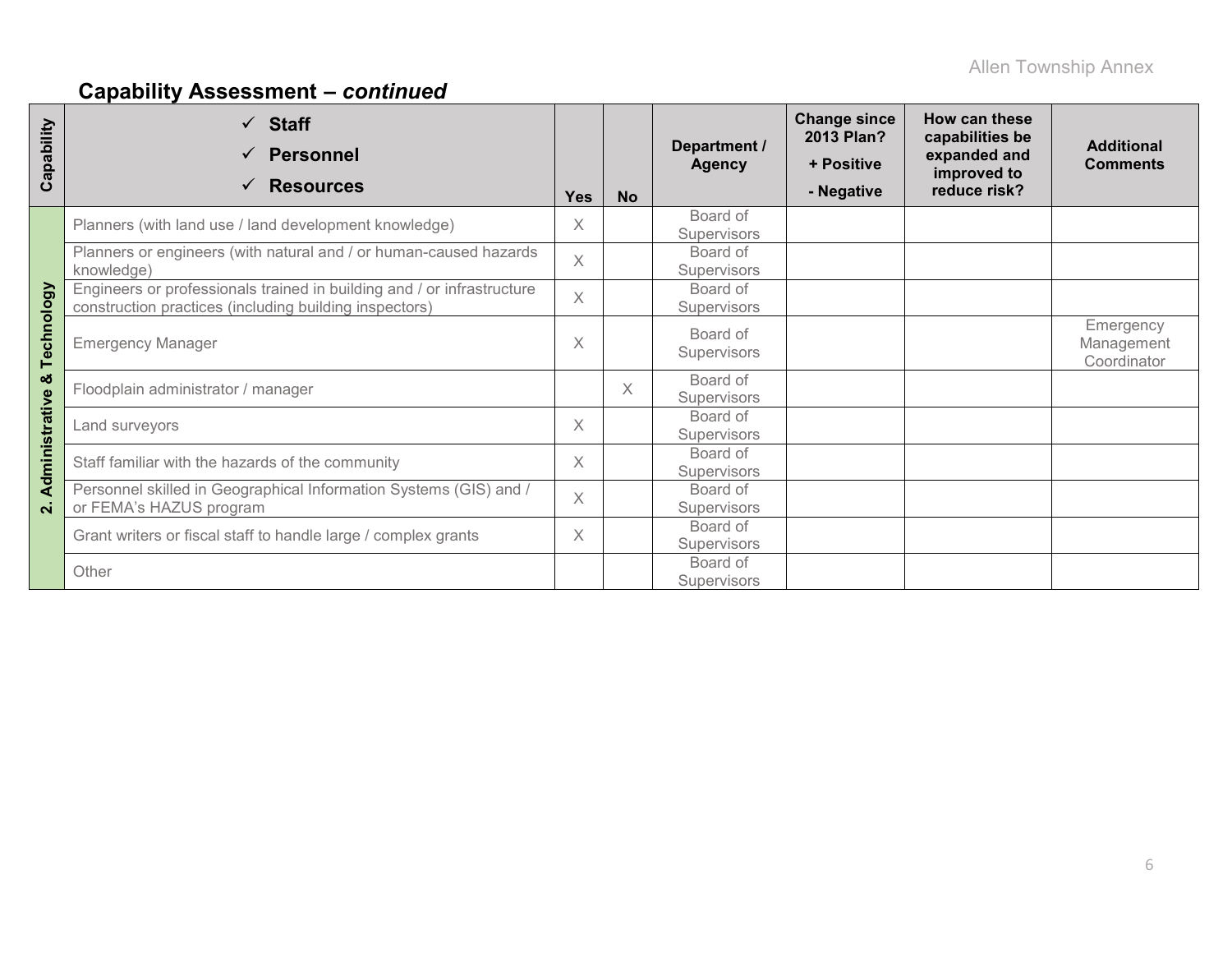# **Capability Assessment –** *continued*

| Capability     |                                                         | <b>Yes</b> | <b>No</b> | Department /<br><b>Agency</b>  | <b>Change since</b><br>2013 Plan?<br>+ Positive<br>- Negative | How can these<br>capabilities be<br>expanded and<br>improved to<br>reduce risk? | <b>Additional</b><br><b>Comments</b> |
|----------------|---------------------------------------------------------|------------|-----------|--------------------------------|---------------------------------------------------------------|---------------------------------------------------------------------------------|--------------------------------------|
|                | Capital improvement programming                         | Χ          |           | Board of<br><b>Supervisors</b> |                                                               |                                                                                 |                                      |
| ທ              | <b>Community Development Block Grants (CDBG)</b>        |            | $\times$  |                                |                                                               |                                                                                 |                                      |
| <b>Ce</b>      | Special purposes taxes                                  |            | X         |                                |                                                               |                                                                                 |                                      |
| $\overline{5}$ | Gas / Electricity utility fees                          |            | X.        |                                |                                                               |                                                                                 |                                      |
| <b>Res</b>     | Water / Sewer fees                                      | X          |           | Board of<br><b>Supervisors</b> |                                                               |                                                                                 |                                      |
| cial           | Stormwater utility fees                                 |            | X         |                                |                                                               |                                                                                 |                                      |
| Finano         | Development impact fees                                 |            | X         |                                |                                                               |                                                                                 |                                      |
|                | General obligation, revenue, and / or special tax bonds |            |           |                                |                                                               |                                                                                 |                                      |
| <u>ຕາ</u>      | Partnering arrangements or intergovernmental agreements | X          |           | Board of<br>Supervisors        |                                                               |                                                                                 |                                      |
|                | Other                                                   |            |           |                                |                                                               |                                                                                 |                                      |

| Capability    | Program<br>$\checkmark$<br>Organization                                                                                                                           | <b>Yes</b>               | <b>No</b>         | Department /<br><b>Agency</b> | <b>Change since</b><br>2013 Plan?<br>+ Positive<br>- Negative | How can these<br>capabilities be<br>expanded and<br>improved to<br>reduce risk? | <b>Additional</b><br><b>Comments</b> |
|---------------|-------------------------------------------------------------------------------------------------------------------------------------------------------------------|--------------------------|-------------------|-------------------------------|---------------------------------------------------------------|---------------------------------------------------------------------------------|--------------------------------------|
|               | <b>Firewise Communities Certification</b>                                                                                                                         |                          | X.                |                               |                                                               |                                                                                 |                                      |
|               | <b>StormReady Certification</b>                                                                                                                                   |                          | X                 |                               |                                                               |                                                                                 |                                      |
|               | Natural disaster or safety-related school programs                                                                                                                |                          | X                 |                               |                                                               |                                                                                 |                                      |
| Outreach<br>ೲ | Ongoing public education or information programs such as,<br>responsible water use, fire safety, household preparedness, and<br>environmental education.          | $\checkmark$<br>$\wedge$ |                   | Board of<br>Supervisors       |                                                               |                                                                                 |                                      |
| Education     | Public-private partnership initiatives addressing disaster related<br>issues.                                                                                     |                          | $\checkmark$<br>∧ |                               |                                                               |                                                                                 |                                      |
| ÷             | Local citizen groups or non-profit organizations focused on<br>environmental protection, emergency preparedness, access and<br>functional needs populations, etc. |                          | $\checkmark$<br>∧ |                               |                                                               |                                                                                 |                                      |
|               | Other                                                                                                                                                             |                          |                   |                               |                                                               |                                                                                 |                                      |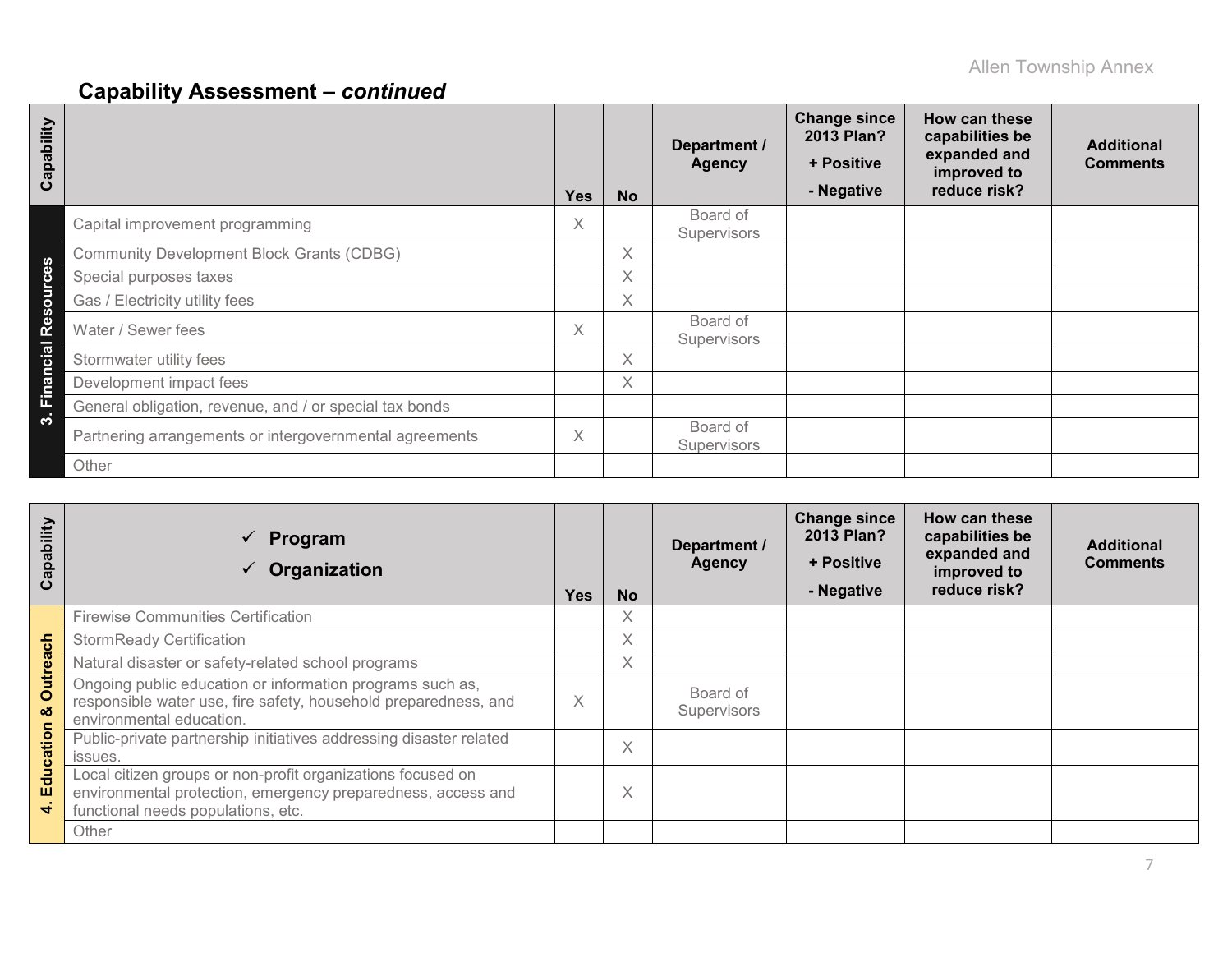### **Capability Assessment –** *continued*

| 高           |                               |                                                   | <b>Degree of Capability</b> |  | <b>Change since the 2013 Hazard</b><br><b>Mitigation Plan?</b> | <b>Additional Comments</b>                             |  |  |
|-------------|-------------------------------|---------------------------------------------------|-----------------------------|--|----------------------------------------------------------------|--------------------------------------------------------|--|--|
| Q<br>ω<br>ပ |                               | If so, how?<br>High<br><b>Moderate</b><br>Limited |                             |  |                                                                |                                                        |  |  |
| Ë           | Planning and Regulatory       |                                                   | ⋏                           |  |                                                                |                                                        |  |  |
| ு<br>Self   | Administrative and Technical  |                                                   | X                           |  |                                                                |                                                        |  |  |
| ທ່          | Financial                     |                                                   |                             |  |                                                                |                                                        |  |  |
| ₫           | <b>Education and Outreach</b> |                                                   | ∧                           |  |                                                                | Improved due to website upgrade,<br>social media, etc. |  |  |

## **Known or Anticipated Future Development / Redevelopment**

| Development /<br><b>Property Name</b>                   | <b>Type of Development</b>           | <b>Number of Structures</b> | Location                                              | <b>Known Hazard Zone</b> | <b>Description / Status</b>                                 |
|---------------------------------------------------------|--------------------------------------|-----------------------------|-------------------------------------------------------|--------------------------|-------------------------------------------------------------|
| Rockefeller Industrial Lot #4                           | $Industrial -$<br>Warehouses         |                             | <b>Willowbrook Road</b>                               |                          | 21.68-acre site; 290,788<br>SF warehouse                    |
| Fed Ex Land Development                                 | Industrial Distribution<br>Warehouse |                             | Willowbrook Road                                      |                          | 1,200,000 SF ground hub                                     |
| Century Commerce Center,<br>Northampton Industrial Park | $Industrial -$<br>Warehouses         |                             | N. Rt. 329 / West of<br><b>Howertown Road</b>         |                          | Buildings: 250,000;<br>1,006,880; 315060 SF on<br>144 acres |
| Jaindl Land Company,<br>Northampton Business Center     | Industrial-<br>Warehouses            | 6                           | N. Rt. 329 between<br>Seemsville & Howertown<br>Roads |                          | Buildings: Total 2,510,000<br>SF on 288 acres               |
| Rockefeller Industrial Lot #5                           | $Industrial -$<br>Warehouses         |                             | <b>Willowbrook Road</b>                               |                          | 1,030,000 SF on 70 acres                                    |

## **Natural & Non-Natural Event History Specific to Allen Township**

| <b>Type of Event and Date(s)</b>        | <b>FEMA Disaster #</b><br>(if applicable) | Local Damage(s) or Loss(es)                                                |
|-----------------------------------------|-------------------------------------------|----------------------------------------------------------------------------|
| Winter Storm Jonas $-1/23/2016$         | DR-4267-PA                                |                                                                            |
| Pennsylvania COVID-19 Pandemic - 1/2020 | DR-4506-PA                                | Emergency Protective measures to combat COVID-19 Pandemic.                 |
| <b>Remnants of Hurricane Ida</b>        | <b>DR-4618-PA</b>                         | Assistance to eligible individuals and families affected by this disaster. |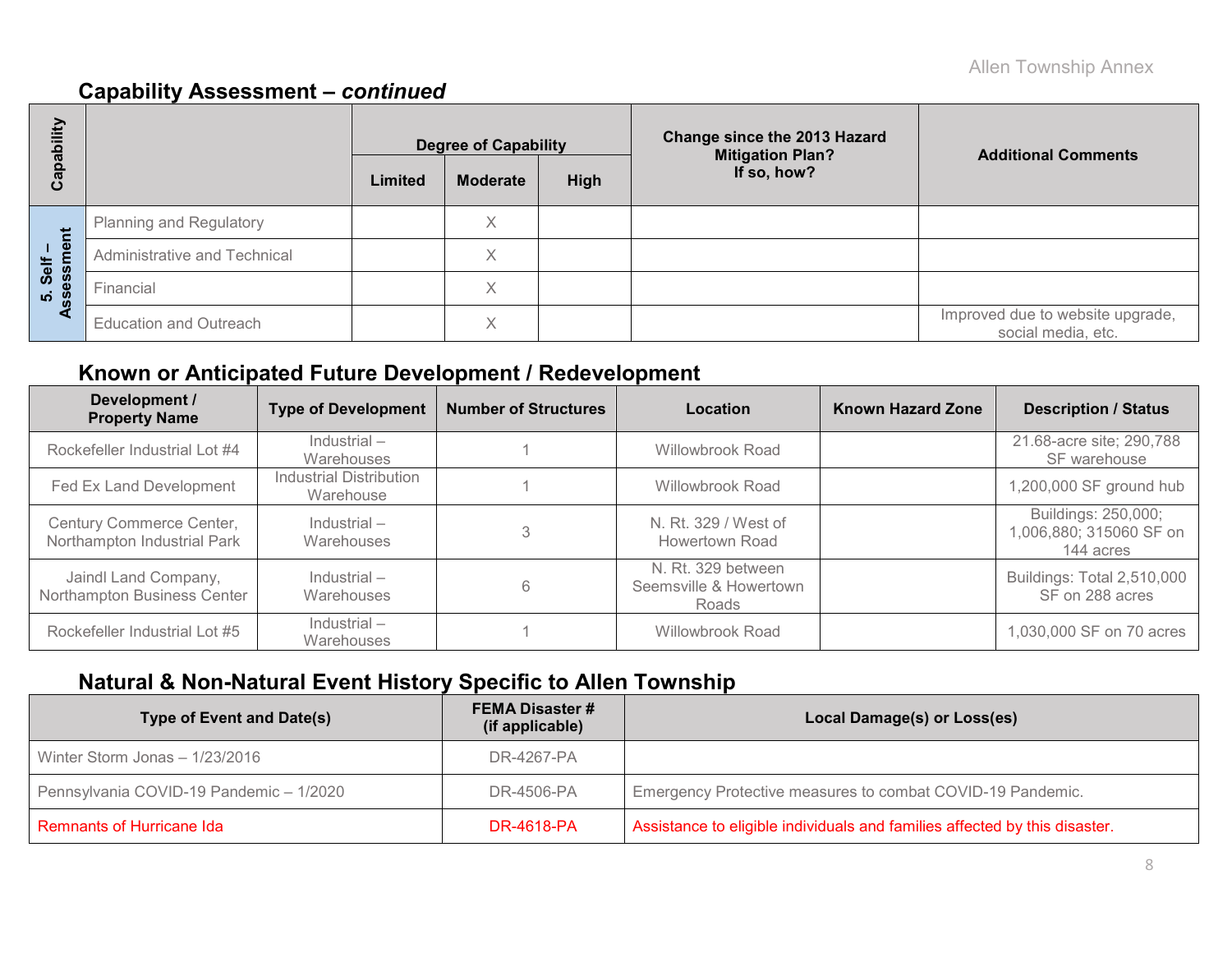# **2013 Municipal Action Plan Status**

|                  |                                                                                                                                                                                                                                                                                                                                                                                                                                                                                                                                                                                                                                                                                                                                                                                                                                                                                                                                                                                                                                         |                                      |                          | <b>Status</b> |           |              |                                                                        |
|------------------|-----------------------------------------------------------------------------------------------------------------------------------------------------------------------------------------------------------------------------------------------------------------------------------------------------------------------------------------------------------------------------------------------------------------------------------------------------------------------------------------------------------------------------------------------------------------------------------------------------------------------------------------------------------------------------------------------------------------------------------------------------------------------------------------------------------------------------------------------------------------------------------------------------------------------------------------------------------------------------------------------------------------------------------------|--------------------------------------|--------------------------|---------------|-----------|--------------|------------------------------------------------------------------------|
|                  | <b>Existing Mitigation Action</b><br>(from 2013 Hazard Mitigation Plan)                                                                                                                                                                                                                                                                                                                                                                                                                                                                                                                                                                                                                                                                                                                                                                                                                                                                                                                                                                 | Progress<br>Unknown<br>$\frac{1}{2}$ | Progress<br>$\mathbf{r}$ | Continuous    | Completed | Discontinued | <b>Additional Comments</b>                                             |
| $\mathbf{1}$     | Retrofit structures located in hazard-prone areas to protect structures from future<br>damage, with repetitive loss and severe repetitive loss properties as priority.<br>Phase 1: Identify appropriate candidates for retrofitting based on cost-effectiveness<br>versus relocation. Phase 2: Where retrofitting is determined to be a viable option, work<br>with property owners toward implementation of that action based on available funding<br>from FEMA and local match availability.                                                                                                                                                                                                                                                                                                                                                                                                                                                                                                                                          | $\times$                             |                          |               |           |              |                                                                        |
| $\overline{2}$   | Purchase, or relocate structures located in hazard-prone areas to protect structures<br>from future damage, with repetitive loss and severe repetitive loss properties as<br>priority.<br>Phase 1: Identify appropriate candidates for relocation based on cost-effectiveness<br>versus retrofitting. Phase 2: Where relocation is determined to be a viable option, work<br>with property owners toward implementation of that action based on available funding<br>from FEMA and local match availability.                                                                                                                                                                                                                                                                                                                                                                                                                                                                                                                            | X                                    |                          |               |           |              |                                                                        |
| $\mathbf{3}$     | Maintain compliance with and good-standing in the NFIP including adoption and<br>enforcement of floodplain management requirements (e.g. regulating all new and<br>substantially improved construction in special Hazard Flood Areas), floodplain<br>identification and mapping, and flood insurance outreach to the community.<br>Further, continue to meet and/or exceed the minimum NFIP standards and criteria<br>through the following NFIP-related continued compliance actions identified below.                                                                                                                                                                                                                                                                                                                                                                                                                                                                                                                                 |                                      |                          | $\times$      |           |              |                                                                        |
| $\boldsymbol{4}$ | Conduct and facilitate community and public education and outreach for residents and<br>businesses to include, but not be limited to, the following to promote and effect natural<br>hazard risk reduction: Provide and maintain links to the HMP website, and regularly<br>post notices on the County/municipal homepage(s) referencing the HMP webpages.<br>Prepare and distribute informational letters to flood vulnerable property owners and<br>neighborhood associations, explaining the availability of mitigation grant funding to<br>mitigate their properties, and instructing them on how they can learn more and<br>implement mitigation.<br>Use email notification systems and newsletters to better educate the public on flood<br>insurance, the availability of mitigation grant funding, and personal natural hazard risk<br>reduction measures.<br>Work with neighborhood associations, civic and business groups to disseminate<br>information on flood insurance and the availability of mitigation grant funding. |                                      |                          |               | $\times$  |              | Action related to NFIP compliance,<br>carried through to 2018 Actions. |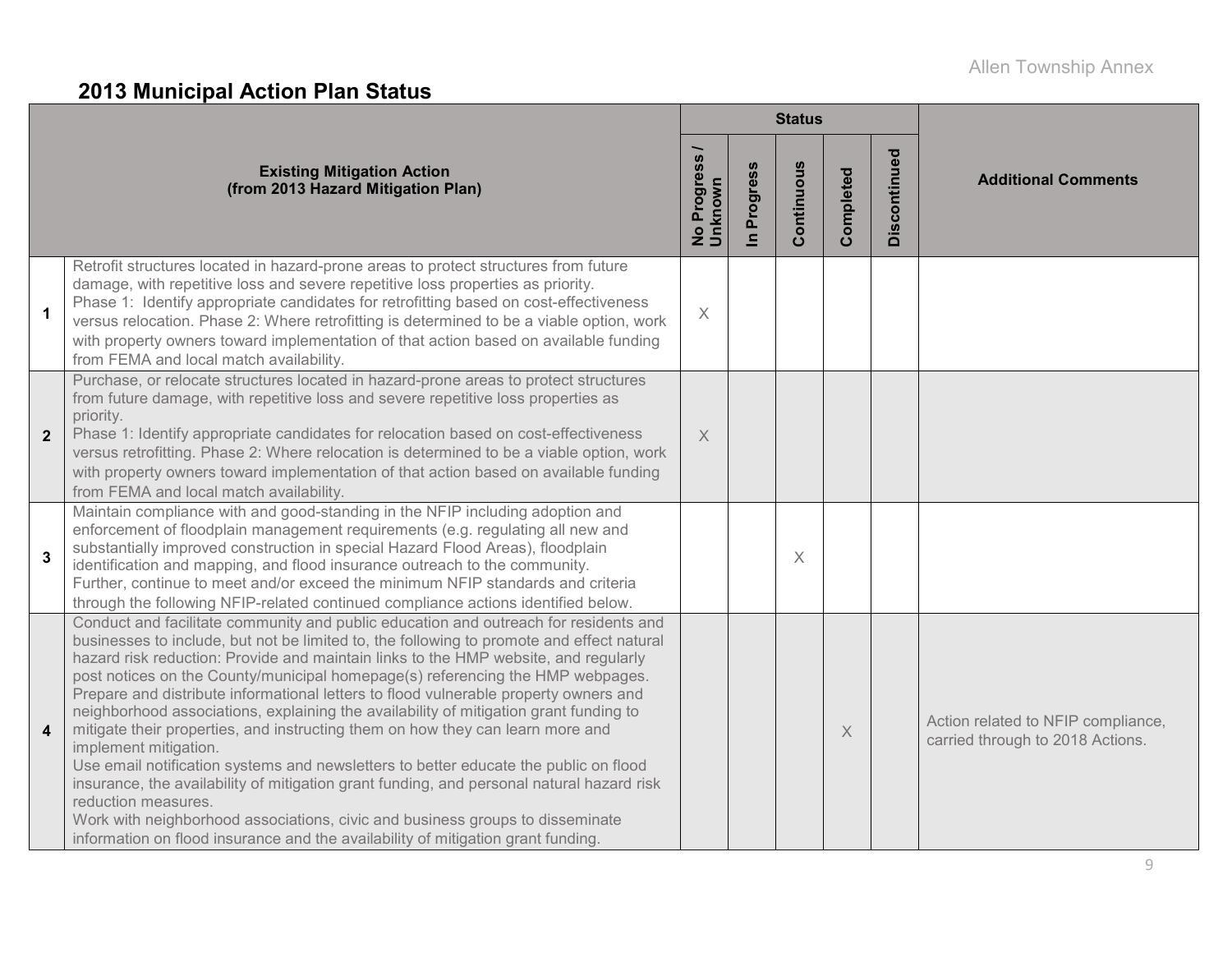# **2013 Municipal Action Plan Status –** *continued*

|                |                                                                                                                                                                                                                                                                                                                                                                                            |                                      |                          | <b>Status</b> |           |                 |                                                                        |
|----------------|--------------------------------------------------------------------------------------------------------------------------------------------------------------------------------------------------------------------------------------------------------------------------------------------------------------------------------------------------------------------------------------------|--------------------------------------|--------------------------|---------------|-----------|-----------------|------------------------------------------------------------------------|
|                | <b>Existing Mitigation Action</b><br>(from 2013 Hazard Mitigation Plan)                                                                                                                                                                                                                                                                                                                    | Progress<br>Unknown<br>$\frac{1}{2}$ | Progress<br>$\mathbf{a}$ | Continuous    | Completed | ಠ<br>Discontinu | <b>Additional Comments</b>                                             |
| 5              | Begin the process to adopt higher regulatory standards to manage flood risk (i.e.<br>increased freeboard, cumulative substantial damage/ improvements) and sinkhole risk<br>(e.g. carbonate bedrock standards).                                                                                                                                                                            |                                      |                          |               | $\times$  |                 | Action related to NFIP compliance,<br>carried through to 2018 Actions. |
| 6              | Determine if a Community Assistance Visit (CAV) or Community Assistance Contact<br>(CAC) is needed, and schedule if needed.                                                                                                                                                                                                                                                                | $\times$                             |                          |               |           |                 |                                                                        |
| $\overline{7}$ | Have designated NFIP Floodplain Administrator (FPA) become a Certified Floodplain<br>Manager through the ASFPM, and pursue relevant continuing education training such<br>as FEMA Benefit-Cost Analysis.                                                                                                                                                                                   | $\times$                             |                          |               |           |                 |                                                                        |
| 8              | Participate in the Community Rating System (CRS) to further manage flood risk and<br>reduce flood insurance premiums for NFIP policyholders. This shall start with the<br>submission to FEMA-DHS of a Letter of Intent to join CRS, followed by the completion<br>and submission of an application to the program once the community's current<br>compliance with the NFIP is established. | $\times$                             |                          |               |           |                 |                                                                        |
| 9              | Archive elevation certificates.                                                                                                                                                                                                                                                                                                                                                            |                                      |                          | $\times$      |           |                 |                                                                        |
| 10             | Continue to support the implementation, monitoring, maintenance, and updating of this<br>Plan, as defined in Section 7.0.                                                                                                                                                                                                                                                                  |                                      |                          | X             |           |                 |                                                                        |
| 11             | Complete the ongoing updates of the Comprehensive Emergency Management Plans                                                                                                                                                                                                                                                                                                               |                                      |                          | $\mathsf X$   |           |                 |                                                                        |
| 12             | Create/enhance/maintain mutual aid agreements with neighboring communities for<br>continuity of operations.                                                                                                                                                                                                                                                                                |                                      |                          | X             |           |                 |                                                                        |
| 13             | Identify and develop agreements with entities that can provide support with<br>FEMA/PEMA paperwork after disasters; qualified damage assessment personnel -<br>Improve post-disaster capabilities - damage assessment; FEMA/PEMA paperwork<br>compilation, submissions, record keeping.                                                                                                    |                                      |                          | $\times$      |           |                 |                                                                        |
| 14             | Work with regional agencies (i.e. County and PEMA) to help develop damage<br>assessment capabilities at the local level through such things as training programs,<br>certification of qualified individuals (e.g., code officials, floodplain managers,<br>engineers).                                                                                                                     |                                      |                          | X             |           |                 |                                                                        |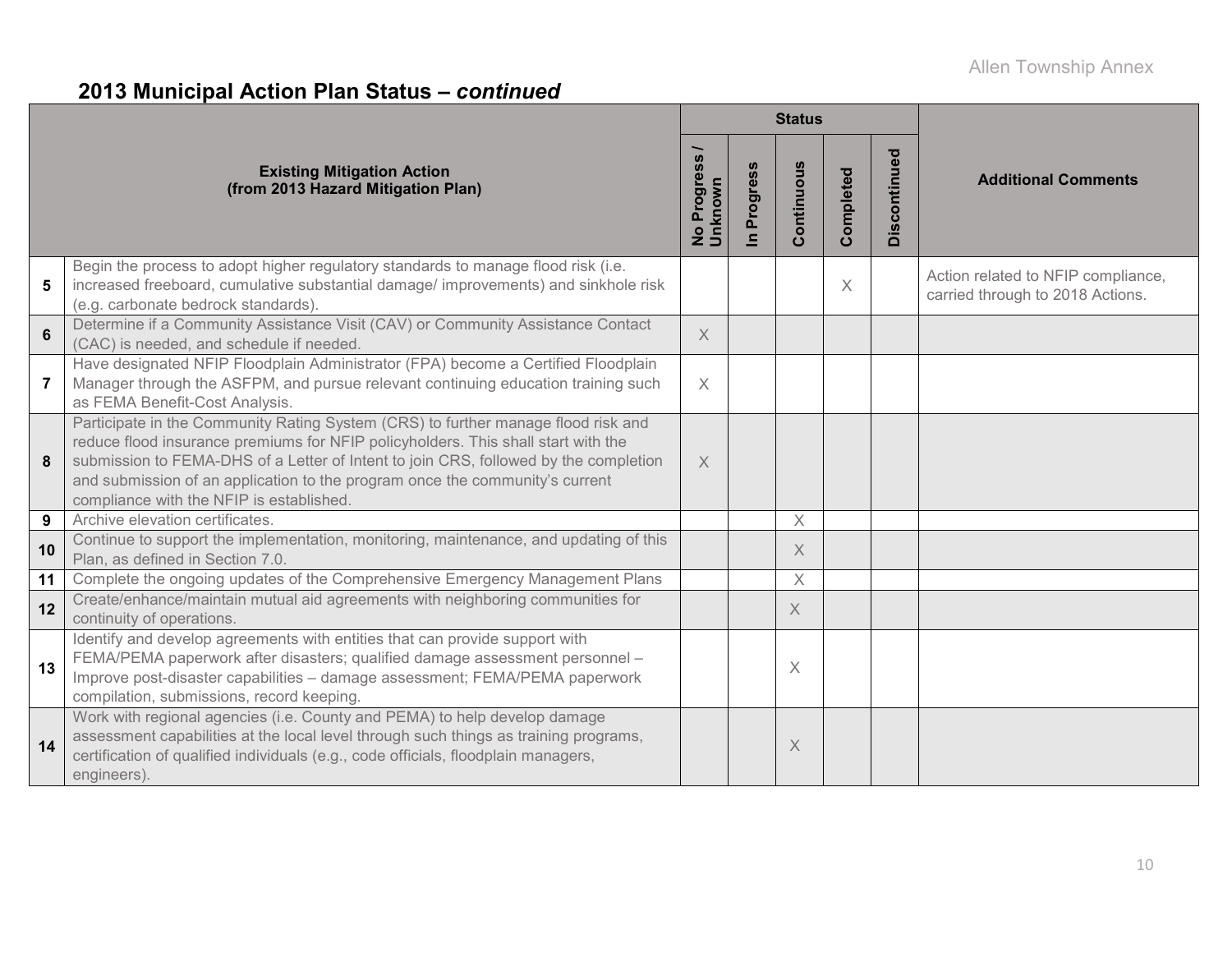#### **Notes:**

- **1.** Actions not carried through to the 2018 Action Plan are so noted.
- **2.** To maintain National Flood Insurance Program (NFIP) compliance, actions related to the NFIP were carried through to the 2018 Action Plan even if identified by the municipality as completed.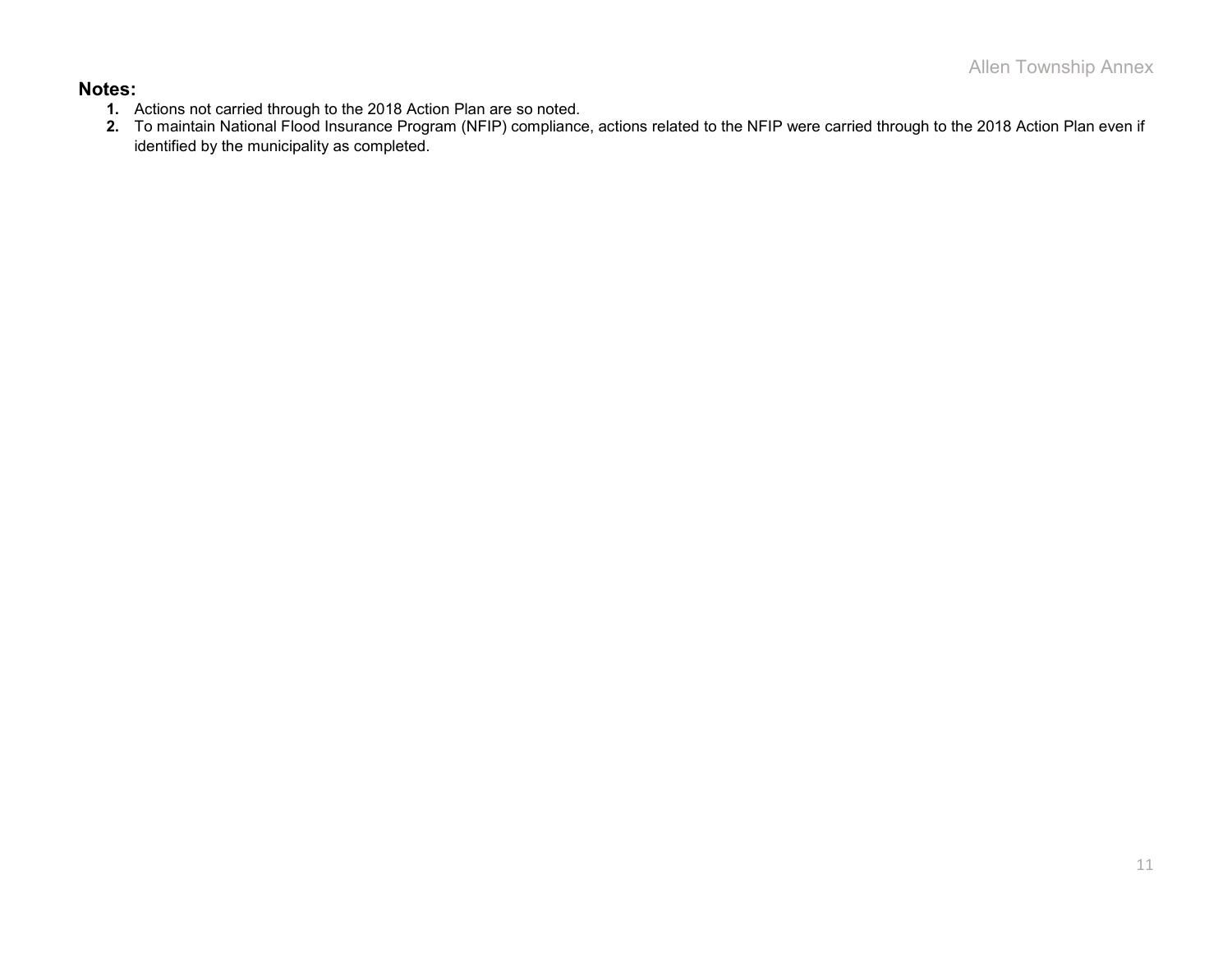# **2018 Mitigation Action Plan**

|                         | <b>Mitigation Action</b>                                                                                                                                                                                                                                                                                                                                                                                                                                                                                                                  | <b>Mitigation</b><br><b>Technique</b><br><b>Category</b> | Hazard(s)<br><b>Addressed</b> | <b>Priority</b><br>(H/M/L) | <b>Estimated</b><br><b>Cost</b> | <b>Potential</b><br><b>Funding</b>                                                                                | <b>Lead Agency</b><br>/ Department                                                                                           | Implementation<br><b>Schedule</b>      | <b>Applies to</b><br>New and / or<br><b>Existing</b><br><b>Structures</b> |
|-------------------------|-------------------------------------------------------------------------------------------------------------------------------------------------------------------------------------------------------------------------------------------------------------------------------------------------------------------------------------------------------------------------------------------------------------------------------------------------------------------------------------------------------------------------------------------|----------------------------------------------------------|-------------------------------|----------------------------|---------------------------------|-------------------------------------------------------------------------------------------------------------------|------------------------------------------------------------------------------------------------------------------------------|----------------------------------------|---------------------------------------------------------------------------|
| $\overline{\mathbf{1}}$ | Retrofit structures located in<br>hazard-prone areas to protect<br>structures from future damage,<br>with repetitive loss and severe<br>repetitive loss properties as<br>priority. Phase 1: Identify<br>appropriate candidates for<br>retrofitting based on cost-<br>effectiveness versus relocation.<br>Phase 2: Where retrofitting is<br>determined to be a viable option,<br>work with property owners<br>toward implementation of that<br>action based on available<br>funding from FEMA and local<br>match availability.             | <b>Structure</b><br>and<br>Infrastructure                | Flood                         | Medium-<br><b>High</b>     | High                            | <b>FEMA</b><br>Mitigation<br>Grant<br>Programs<br>and local<br>budget (or<br>property<br>owner) for<br>cost share | Municipality<br>(via Municipal<br>Engineer/NFIP<br>Floodplain<br>Administrator)<br>with support<br>from PEMA,<br><b>FEMA</b> | Long-term<br>(depending on<br>funding) | Existing                                                                  |
| $\overline{2}$          | Purchase, or relocate structures<br>located in hazard- prone areas to<br>protect structures from future<br>damage, with repetitive loss and<br>severe repetitive loss properties<br>as priority. Phase 1: Identify<br>appropriate candidates for<br>relocation based on cost-<br>effectiveness versus retrofitting.<br>Phase 2: Where relocation is<br>determined to be a viable option,<br>work with property owners<br>toward implementation of that<br>action based on available<br>funding from FEMA and local<br>match availability. | <b>Structure</b><br>and<br>Infrastructure                | Flood                         | Medium-<br>High            | <b>High</b>                     | <b>FEMA</b><br>Mitigation<br>Grant<br>Programs<br>and local<br>budget (or<br>property<br>owner) for<br>cost share | Municipality<br>(via Municipal<br>Engineer/NFIP<br>Floodplain<br>Administrator)<br>with support<br>from PEMA,<br><b>FEMA</b> | Long-term<br>(depending on<br>funding) | Existing                                                                  |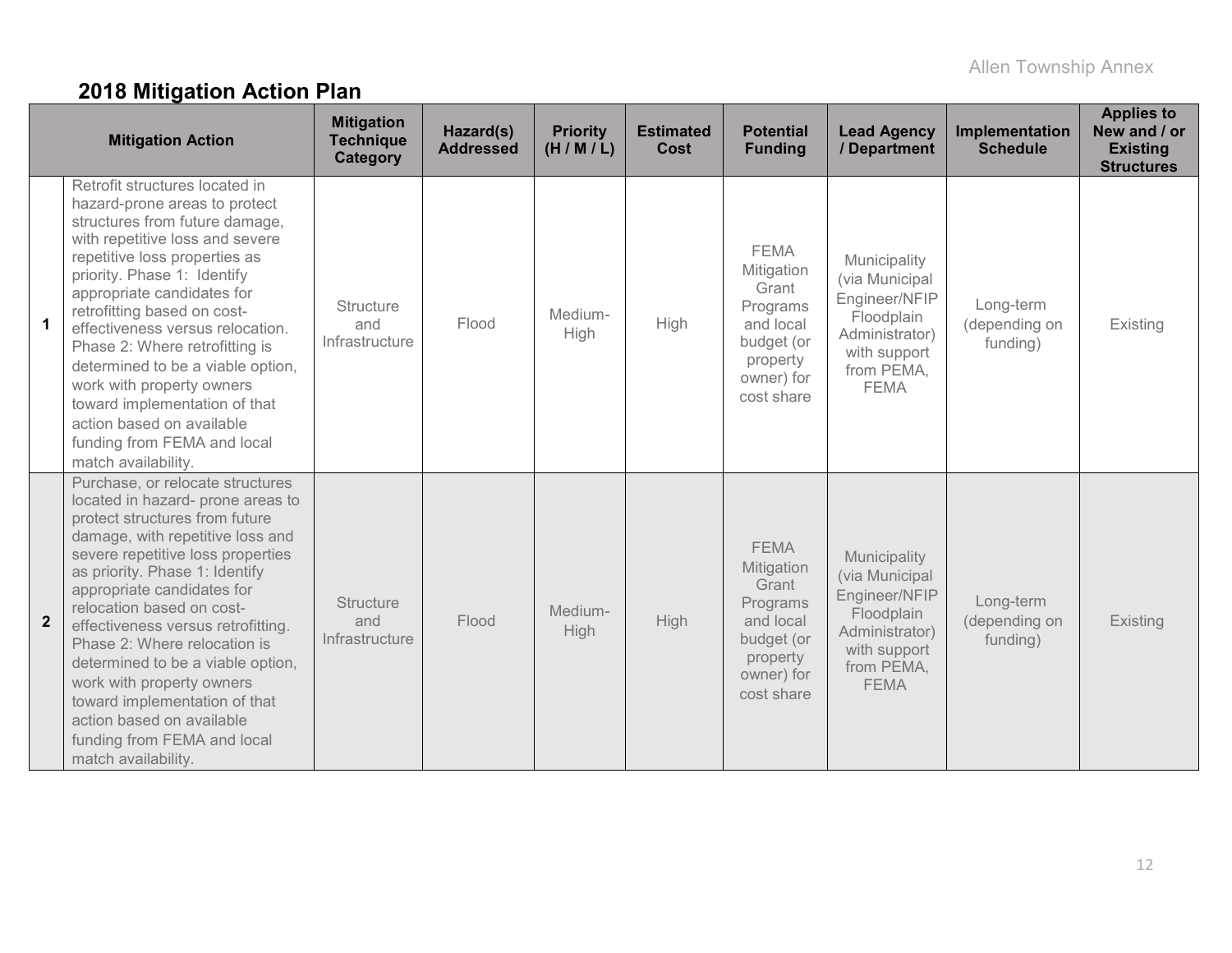|   | <b>Mitigation Action</b>                                                                                                                                                                                                                                                                                                                                                                                                                                                                                                                  | <b>Mitigation</b><br><b>Technique</b><br>Category | Hazard(s)<br><b>Addressed</b> | <b>Priority</b><br>(H/M/L) | <b>Estimated</b><br>Cost | <b>Potential</b><br><b>Funding</b> | <b>Lead Agency</b><br>/ Department                                                                                           | Implementation<br><b>Schedule</b> | <b>Applies to</b><br>New and / or<br><b>Existing</b><br><b>Structures</b> |
|---|-------------------------------------------------------------------------------------------------------------------------------------------------------------------------------------------------------------------------------------------------------------------------------------------------------------------------------------------------------------------------------------------------------------------------------------------------------------------------------------------------------------------------------------------|---------------------------------------------------|-------------------------------|----------------------------|--------------------------|------------------------------------|------------------------------------------------------------------------------------------------------------------------------|-----------------------------------|---------------------------------------------------------------------------|
| 3 | Maintain compliance with and<br>good standing in the NFIP<br>including adoption and<br>enforcement of floodplain<br>management requirements (e.g.<br>regulating all new and<br>substantially improved<br>construction in special Hazard<br>Flood Areas), floodplain<br>identification and mapping, and<br>flood insurance outreach to the<br>community. Further, continue to<br>meet and/or exceed the minimum<br>NFIP standards and criteria<br>through the following NFIP-<br>related continued compliance<br>actions identified below. | Local plans<br>and<br>Regulations                 | Flood                         | High                       | Low -<br><b>Medium</b>   | Municipal<br><b>Budget</b>         | Municipality<br>(via Municipal<br>Engineer/NFIP<br>Floodplain<br>Administrator)<br>with<br>Support from<br>PEMA, ISO<br>FEMA | Ongoing                           | New &<br>Existing                                                         |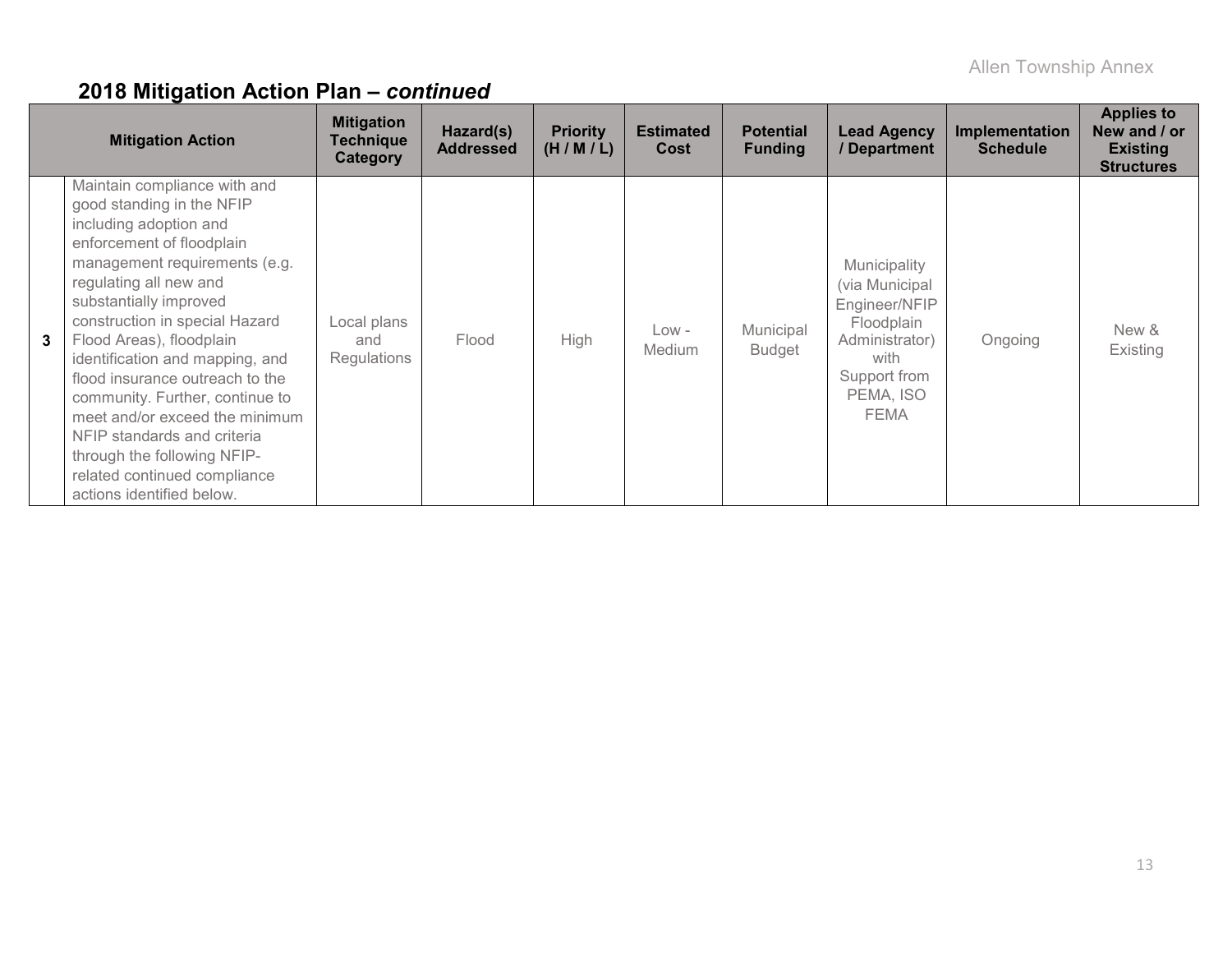|   | <b>Mitigation Action</b>                                                                                                                                                                                                                                                                                                                                                                                                                                                                                                                                                                                                                                                                                                                                                                                                                                                                                                                                                                                                                                                                            | <b>Mitigation</b><br><b>Technique</b><br>Category | Hazard(s)<br><b>Addressed</b> | <b>Priority</b><br>(H/M/L) | <b>Estimated</b><br>Cost | <b>Potential</b><br><b>Funding</b> | <b>Lead Agency</b><br>/ Department                                       | Implementation<br><b>Schedule</b> | <b>Applies to</b><br>New and / or<br><b>Existing</b><br><b>Structures</b> |
|---|-----------------------------------------------------------------------------------------------------------------------------------------------------------------------------------------------------------------------------------------------------------------------------------------------------------------------------------------------------------------------------------------------------------------------------------------------------------------------------------------------------------------------------------------------------------------------------------------------------------------------------------------------------------------------------------------------------------------------------------------------------------------------------------------------------------------------------------------------------------------------------------------------------------------------------------------------------------------------------------------------------------------------------------------------------------------------------------------------------|---------------------------------------------------|-------------------------------|----------------------------|--------------------------|------------------------------------|--------------------------------------------------------------------------|-----------------------------------|---------------------------------------------------------------------------|
| 4 | Conduct and facilitate community<br>and public education and<br>outreach for residents and<br>businesses to include, but not be<br>limited to, the following to<br>promote and effect natural hazard<br>risk reduction:<br>Provide and maintain links to the<br>HMP website, and regularly post<br>notices on the County/municipal<br>homepage(s) referencing the<br>HMP webpages. Prepare and<br>distribute informational letters to<br>flood vulnerable property owners<br>and neighborhood associations,<br>explaining the availability of<br>mitigation grant funding to<br>mitigate their properties, and<br>instructing them on how they can<br>learn more and implement<br>mitigation. Use email notification<br>systems and newsletters to better<br>educate the public on flood<br>insurance, the availability of<br>mitigation grant funding, and<br>personal natural hazard risk<br>reduction measures.<br>Work with neighborhood<br>associations, civic and business<br>groups to disseminate information<br>on flood insurance and the<br>availability of mitigation grant<br>funding. | Education<br>and<br>Awareness                     | All Hazards                   | High                       | Low-<br>Medium           | Municipal<br><b>Budget</b>         | Municipality<br>with support<br>from Planning<br>Partners,<br>PEMA, FEMA | Short-term                        | N/A                                                                       |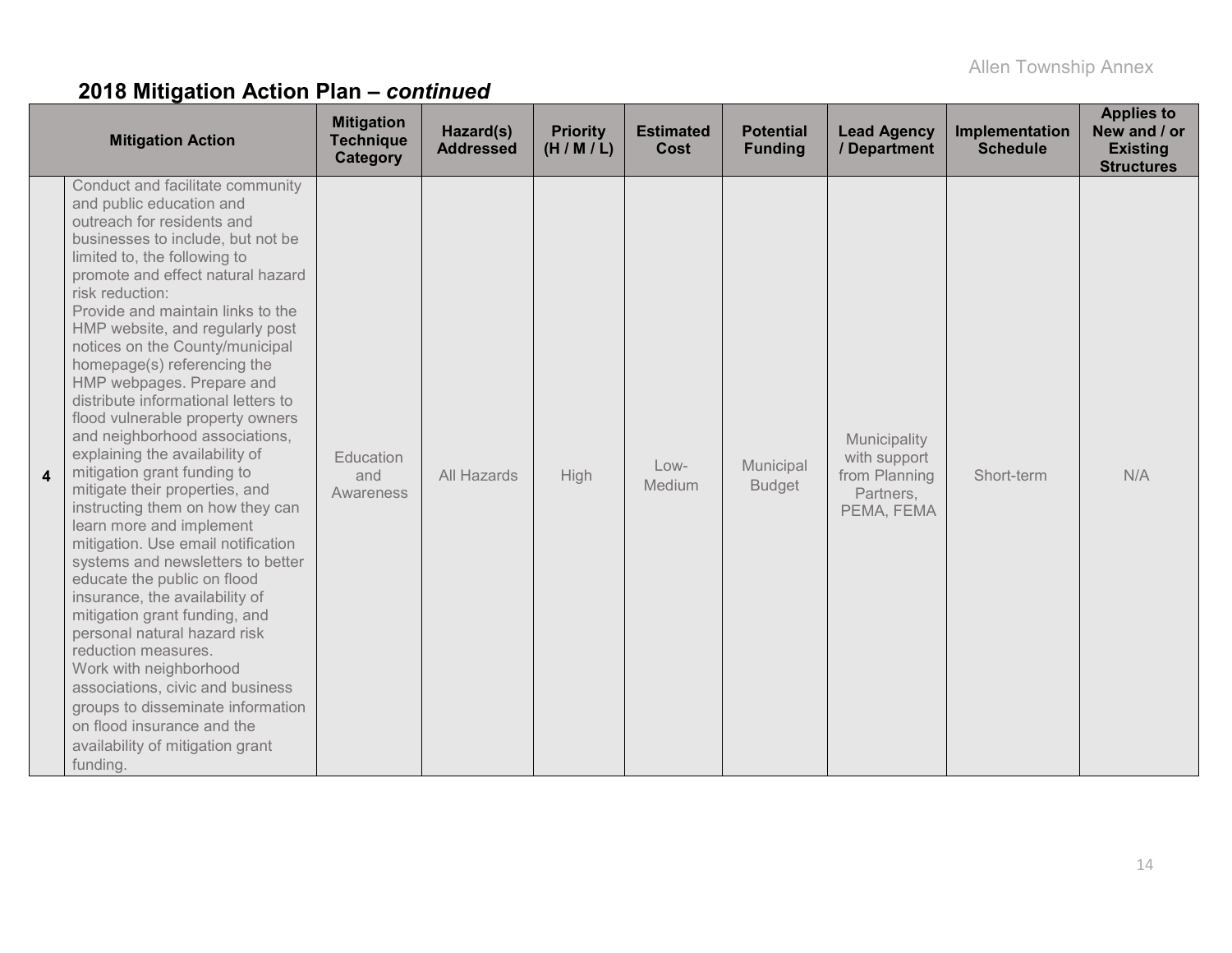|                | <b>Mitigation Action</b>                                                                                                                                                                                                                                                                                                                                                                                             | <b>Mitigation</b><br><b>Technique</b><br>Category | Hazard(s)<br><b>Addressed</b>             | <b>Priority</b><br>(H/M/L) | <b>Estimated</b><br><b>Cost</b> | <b>Potential</b><br><b>Funding</b> | <b>Lead Agency</b><br>/ Department                                                                                           | Implementation<br><b>Schedule</b>       | <b>Applies to</b><br>New and / or<br><b>Existing</b><br><b>Structures</b> |
|----------------|----------------------------------------------------------------------------------------------------------------------------------------------------------------------------------------------------------------------------------------------------------------------------------------------------------------------------------------------------------------------------------------------------------------------|---------------------------------------------------|-------------------------------------------|----------------------------|---------------------------------|------------------------------------|------------------------------------------------------------------------------------------------------------------------------|-----------------------------------------|---------------------------------------------------------------------------|
| 5              | Begin and/or continue the<br>process to adopt higher<br>regulatory standards to manage<br>flood risk (i.e. increased<br>freeboard, cumulative substantial<br>damage/improvements) and<br>sinkhole risk (e.g. carbonate<br>bedrock standards).                                                                                                                                                                        | Local plans<br>and<br>Regulations                 | Flood;<br>Subsidence/<br><b>Sinkholes</b> | High                       | Low                             | Municipal<br><b>Budget</b>         | Municipality<br>(via Municipal<br>Engineer/NFIP<br>Floodplain<br>Administrator)<br>with support<br>from PEMA,<br><b>FEMA</b> | Short-term                              | New &<br>Existing                                                         |
| $6\phantom{a}$ | Determine if a Community<br>Assistance Visit (CAV) or<br><b>Community Assistance Contact</b><br>(CAC) is needed, and schedule if<br>needed.                                                                                                                                                                                                                                                                          | Local plans<br>and<br>Regulations                 | Flood                                     | Medium                     | Low                             | Municipal<br><b>Budget</b>         | <b>NFIP</b><br>Floodplain<br>Administrator<br>with support<br>from PA<br>DEP, PEMA,<br><b>FEMA</b>                           | Short-term                              | N/A                                                                       |
| $\overline{7}$ | Have designated NFIP Floodplain<br>Administrator (FPA) become a<br>Certified Floodplain Manager<br>through the ASFPM and/or<br>pursue relevant continuing<br>education training such as FEMA<br>Benefit-Cost Analysis.                                                                                                                                                                                               | Local plans<br>and<br>Regulations                 | Flood                                     | High                       | Low                             | Municipal<br><b>Budget</b>         | <b>NFIP</b><br>Floodplain<br>Administrator                                                                                   | Short-term<br>(depending on<br>funding) | N/A                                                                       |
| 8              | Participate in the Community<br>Rating System (CRS) to further<br>manage flood risk and reduce<br>flood insurance premiums for<br>NFIP policyholders. This shall<br>start with the submission to<br>FEMA - DHS of a Letter of Intent<br>to join CRS, followed by the<br>completion and submission of an<br>application to the program once<br>the community's current<br>compliance with the NFIP is<br>established. | Local plans<br>and<br>Regulations                 | Flood                                     | Medium                     | Low                             | Municipal<br><b>Budget</b>         | <b>NFIP</b><br>Floodplain<br>Administrator<br>with support<br>from PA DEP,<br>PEMA, FEMA                                     | Short-term<br>(depending on<br>funding) | N/A                                                                       |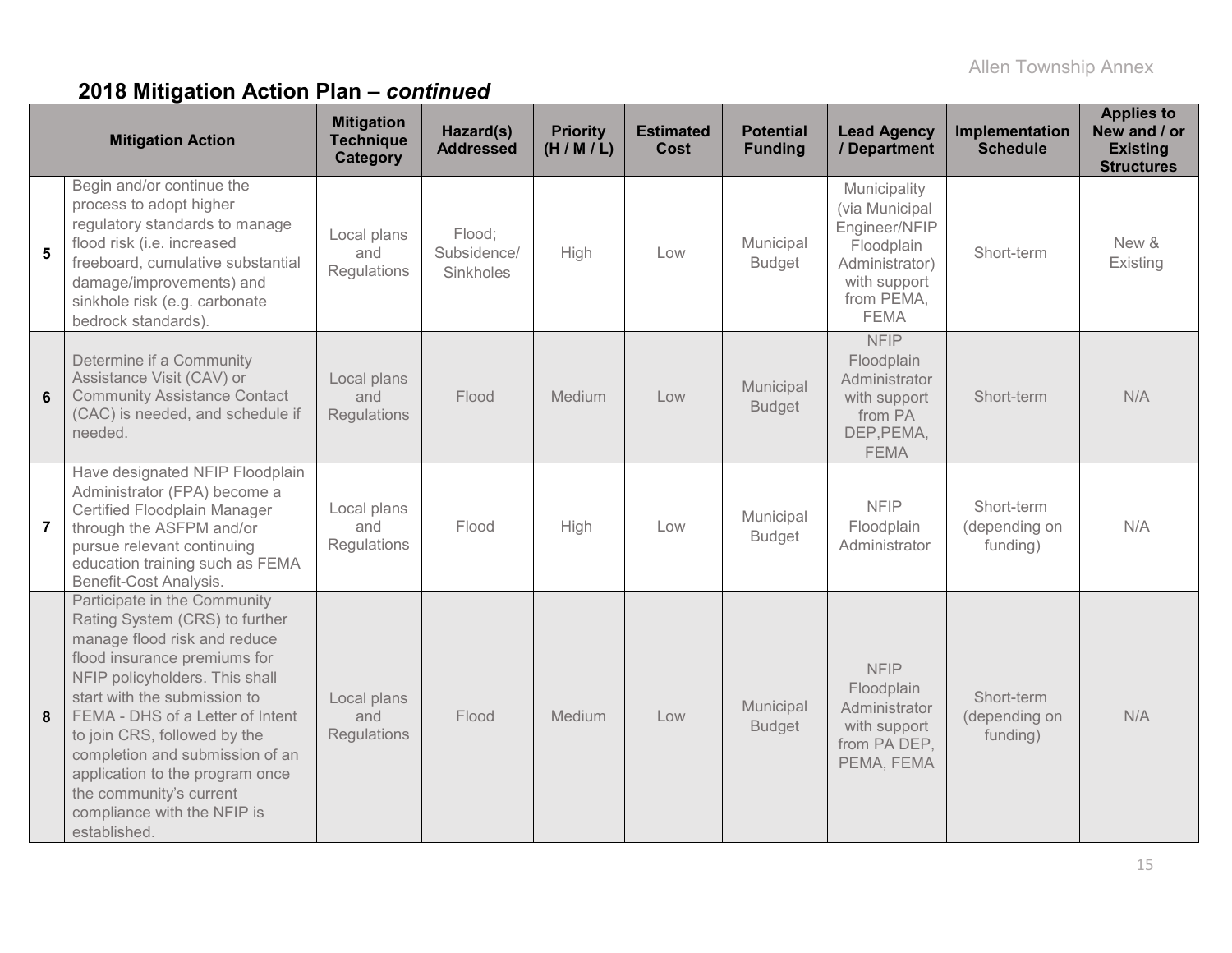|    | <b>Mitigation Action</b>                                                                                                                                                                                                                                                | <b>Mitigation</b><br><b>Technique</b><br>Category | Hazard(s)<br><b>Addressed</b> | <b>Priority</b><br>(H/M/L) | <b>Estimated</b><br>Cost                  | <b>Potential</b><br><b>Funding</b>                                                                        | <b>Lead Agency</b><br>/ Department                                                                                                                                               | Implementation<br><b>Schedule</b> | <b>Applies to</b><br>New and / or<br><b>Existing</b><br><b>Structures</b> |
|----|-------------------------------------------------------------------------------------------------------------------------------------------------------------------------------------------------------------------------------------------------------------------------|---------------------------------------------------|-------------------------------|----------------------------|-------------------------------------------|-----------------------------------------------------------------------------------------------------------|----------------------------------------------------------------------------------------------------------------------------------------------------------------------------------|-----------------------------------|---------------------------------------------------------------------------|
| 9  | Obtain and archive elevation<br>certificates for NFIP compliance.                                                                                                                                                                                                       | Local plans<br>and<br>Regulations                 | Flood                         | <b>High</b>                | Low                                       | Municipal<br><b>Budget</b>                                                                                | <b>NFIP</b><br>Floodplain<br>Administrator                                                                                                                                       | Ongoing                           | N/A                                                                       |
| 10 | Continue to support the<br>implementation, monitoring,<br>maintenance, and updating of<br>this Plan, as defined in Section<br>7.0.                                                                                                                                      | All<br>Categories                                 | All Hazards                   | High                       | $Low - High$<br>(for<br>5-year<br>update) | Municipal<br>Budget,<br>possibly<br><b>FEMA</b><br>Mitigation<br>Grant<br>Funding for<br>5-year<br>update | Municipality<br>(via mitigation<br>planning point<br>of contacts)<br>with support<br>from Planning<br><b>Partners</b><br>(through their<br>Points of<br>Contact),<br><b>PEMA</b> | Ongoing                           | New &<br>Existing                                                         |
| 11 | Complete the ongoing updates of<br>the Comprehensive Emergency<br>Management Plans                                                                                                                                                                                      | Local plans<br>and<br><b>Regulations</b>          | All Hazards                   | High                       | Low                                       | Municipal<br><b>Budget</b>                                                                                | Municipality<br>with support<br>from PEMA                                                                                                                                        | Ongoing                           | New &<br>Existing                                                         |
| 12 | Create/enhance/maintain mutual<br>aid agreements with neighboring<br>communities for continuity of<br>operations.                                                                                                                                                       | All<br>Categories                                 | All Hazards                   | High                       | Low                                       | Municipal<br><b>Budget</b>                                                                                | Municipality<br>with support<br>from<br>Surrounding<br>municipalities<br>and County                                                                                              | Ongoing                           | New &<br>Existing                                                         |
| 13 | Develop and maintain capabilities<br>to process FEMA/PEMA<br>paperwork after disasters;<br>qualified damage assessment<br>personnel - Improve post-disaster<br>capabilities - damage<br>assessment; FEMA/PEMA<br>paperwork compilation,<br>submissions, record keeping. | Education<br>and<br>Awareness                     | All Hazards                   | Medium                     | Medium                                    | Municipal<br><b>Budget</b>                                                                                | Municipality<br>with support<br>from County,<br>PEMA, FEMA                                                                                                                       | Short-term                        | N/A                                                                       |